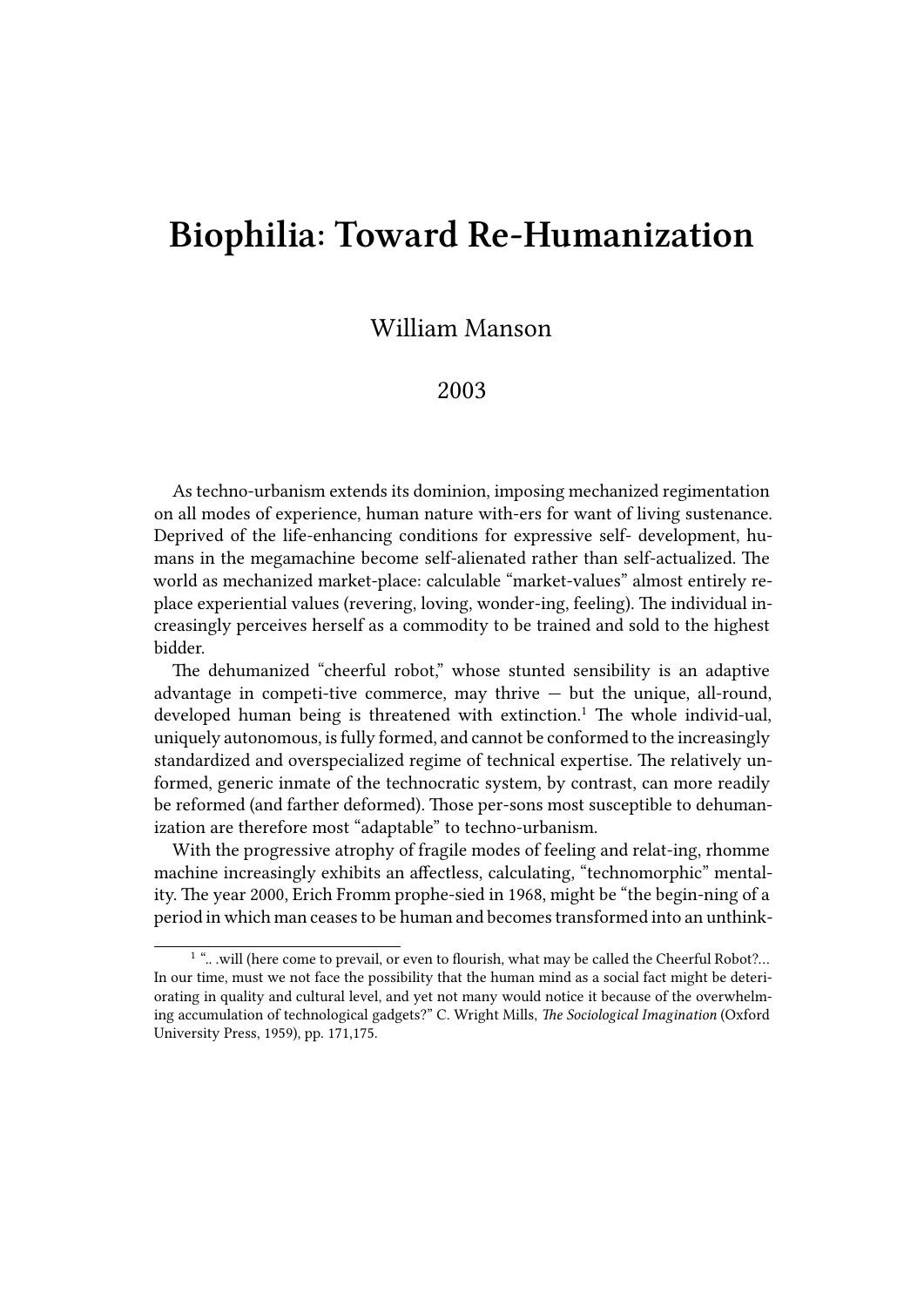ing and unfeeling machine."<sup>2</sup> In the context of a prevailing dehuman syndrome<sup>3</sup>, spontaneous human expression becomes pathologized: "Being open in speech; being unashamed of one's body; relating to nature; hugging, touching, feeling and making love to other people; refusing to serve in the army and kill; and becoming less dependent on machines are generally considered 'disturbed behavior' by a society of robopaths."<sup>4</sup> Of course, behavioral "modification" is facilitated through ideological training, expanding law enforcement, and emotion-al anesthesia (psychopharmacology).

In my view, revitalization of one's desiccated human-ness first and foremost requires a renewed con-tact with the web of evolved life, with Walt Whitman's "primal sani-ty" of nature. Transcending the blinkered, bourgeois-utilitarian (mechanistic-industrial) world- view, one can embark on a purification of consciousness, a purging of the detritus of cultural pollution (and a recovery of emotional inno-cence). Withdrawing from the world of urban commerce (and its mindnumbing "messages"), one severs the flow of media propaganda and ceaseless "information" (relating to the ubiquitous "buy-ing" and "selling"). Compulsive "having" is the pathology of deficient "being." Aesthetic simplicity means disconnecting from repulsive superfluity.

Seeking sanctuary in wilder-ness surroundings, one rediscovers the gentler rhythms of low-cost rural living: walking instead of driving, and prevention of disease through a style of living consonant with ecological wisdom. Moreover, "information-process-ing" is largely replaced by an unmediated, sensuous experience of forest, landscape, and isouciant creatures. The graceful, animated flight of a single bird, when per-ceived by the newly-innocent eye, discloses the"expressive language of the living<sup>5</sup>

Withdrawing from the brutaliz-ing techno-marketplace (and its ideological delusions), one begins to move more freely as a vital being connected to an infinitely greater, evolved whole. Deficiency-based, culturally programmed "desires" give way to a more unified flow of consciousness — what psychologist Abraham Maslow termed "being-cognition."<sup>6</sup> This transcendent level of con-sciousness, an intimation of the evolved unity of all things, is the true religiosity discernible in ani-

<sup>2</sup> Erich Fromm, *The Revolution of Hope: Toward a Humanized Technology* (Harper & Row, 1968), p. 29. A versatile, radical humanist and psychoanalyst, Fromm could also be described as a libertarian socialist. See also his important books *Marx's Concept of Man* (Continuum, 1966), *The Anatomy of Human Destructiveness* (Holt, Rinehart & Winston, 1973), and *To Have or to Be?* (Harper & Row, 1976).

<sup>3</sup> Ashley Montagu and Floyd Matson, *The Dehumanization of Man* (McGraw-Hill, 1983), p. xi

<sup>4</sup> Lewis Yablonsky, *Robopaths: People as Machines* (Penguin, 1972), p. 43.

<sup>5</sup> Wilhelm Reich, *Character Analysis*, third edition (Fairrar, Straus & Giroux, 1949), p. 357.

<sup>6</sup> Abraham Maslow, *Toward a Psychology of Being*, second edition (Van Nostrand, 1968). I might add that intense aesthetic experiences of great music, as diverse as Beethoven's Pastoral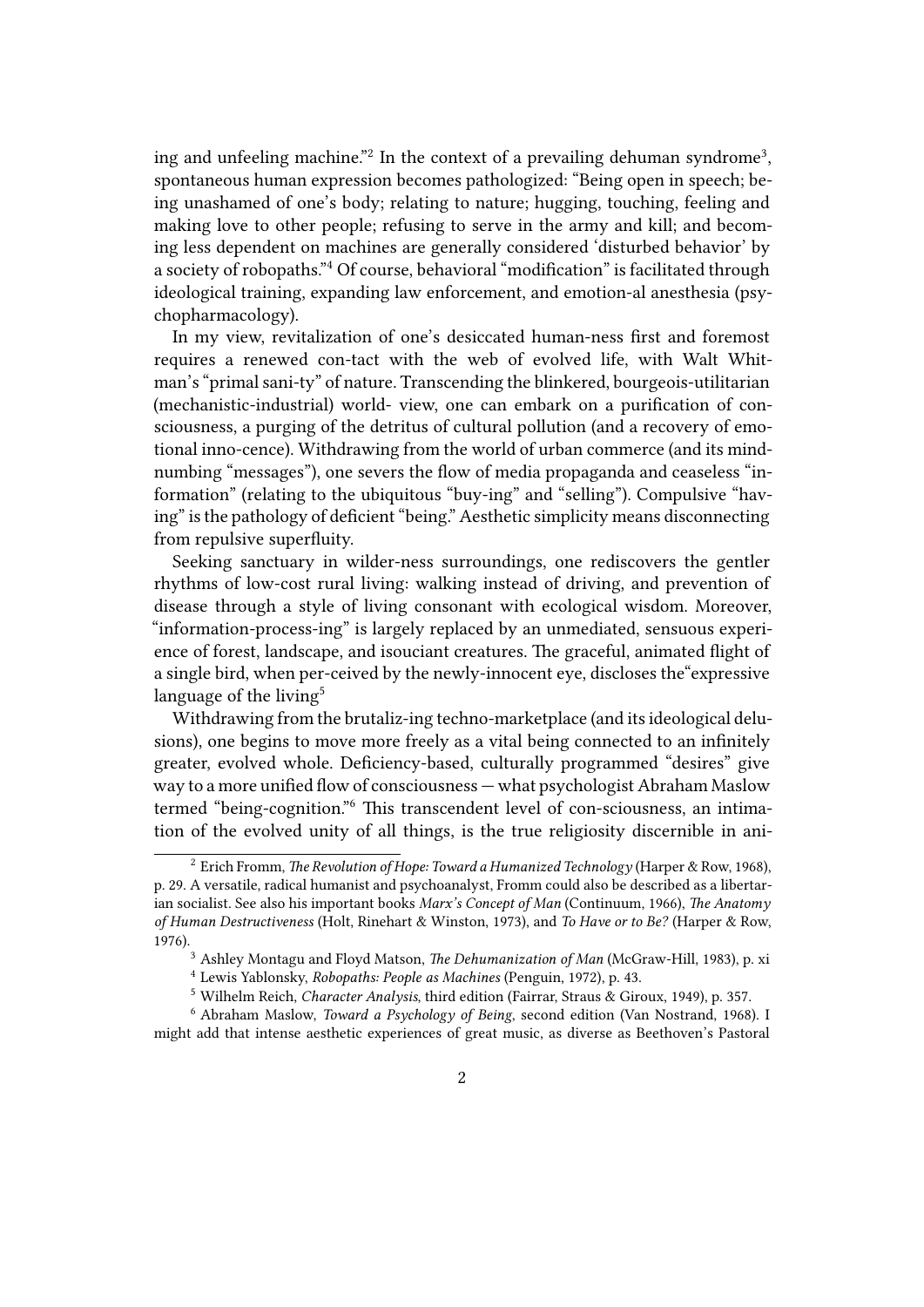mistic creeds and pantheistic cosmologies. From the perspective of such heightened awareness of meaning, the senseless follies (and horrors) of modernity are simply transient aberrations.

Joyful alive-ness is renewed when one feels exuberantly free from societal constraints and yet intimately connected with the world of living nature. Biophilia, the affinity and reverence for life, has been empha-sized as an innate human predisposition by the biologist Edward O. Wilson, as well as by countless artists and philosophers.<sup>7</sup> Drawn to contact with living nature, healthy human beings in turn avoid the life-less, sterile, pre-programmed techno-system. One's own spontaneous experience is enlivened by die expressive insouciance of kindred creatures, including of course children and "unarmored" adults. Indeed, such healing communion with nature should be complemented with the shared human affections of cooperative living (sociability which, sadly, has been virtually crushed by the competitive narcissism of hyper-capitalist society).

To be sure, such a life of natural reverence and aesthetic simplicity will still include an unswerving commitment to social and environmen-tal activism. Such "conscientious non-participation," in itself a comprehensive form of protest and resistance, is also a model for sane, ecologi-cally responsible living. A renewed reverence for the interdependent web of life, sustained by daily contact with wild nature, is a (partial) anti-dote to the despair afflicting sensitive, aware individuals longing to escape from "patholopolis"<sup>8</sup> At the gates of a great city, an embittered citizen warns Zarathustra: "Here you have nothing to seek and every-thing to lose… Here all great emotions decay." The life-loving Zarathustra, angered by the spiritually infected critic, was quick to retort: "Why did you not go into die forest?"<sup>9</sup>

Symphony or Copland's anarchically exuber-ant Third Symphony, awaken and cultivate "modes of being" otherwise degrad-ed and stunted in contemporary society.

<sup>7</sup> Edward O. Wilson, *Biophilia* (Harvard University Press, 1984). See also, E. O. Wilson and Stephen Kellert (eds.), *The Biophilia Hypothesis* (Island Press, 1993). It should be noted that Erich Fromm first introduced the term, and out-lined the optimal conditions conducive to a love of life, in *The Heart of Man* (Harper & Row, 1964). Theologian and doctor Albert Schweitzer emphasized "reverence for life"; and the biologist Konrad Lorenz, in *The Waning of Humaneness* (Little, Brown, 1987), stressed the importance of human contact with wild, living nature as an authentic source of spiritual meaning in an alienat-ed, urbanized world.

<sup>8</sup> Lewis Mumford, *The Myth of the Machine: The Pentagon of Power* (Harcourt Brace Jovanovich, 1970).

<sup>9</sup> F. Nietzsche. *Thus Spoke Zarathustra*. Trans. R. Hollingdale. (Penguin, 1969), pp. 195–198.